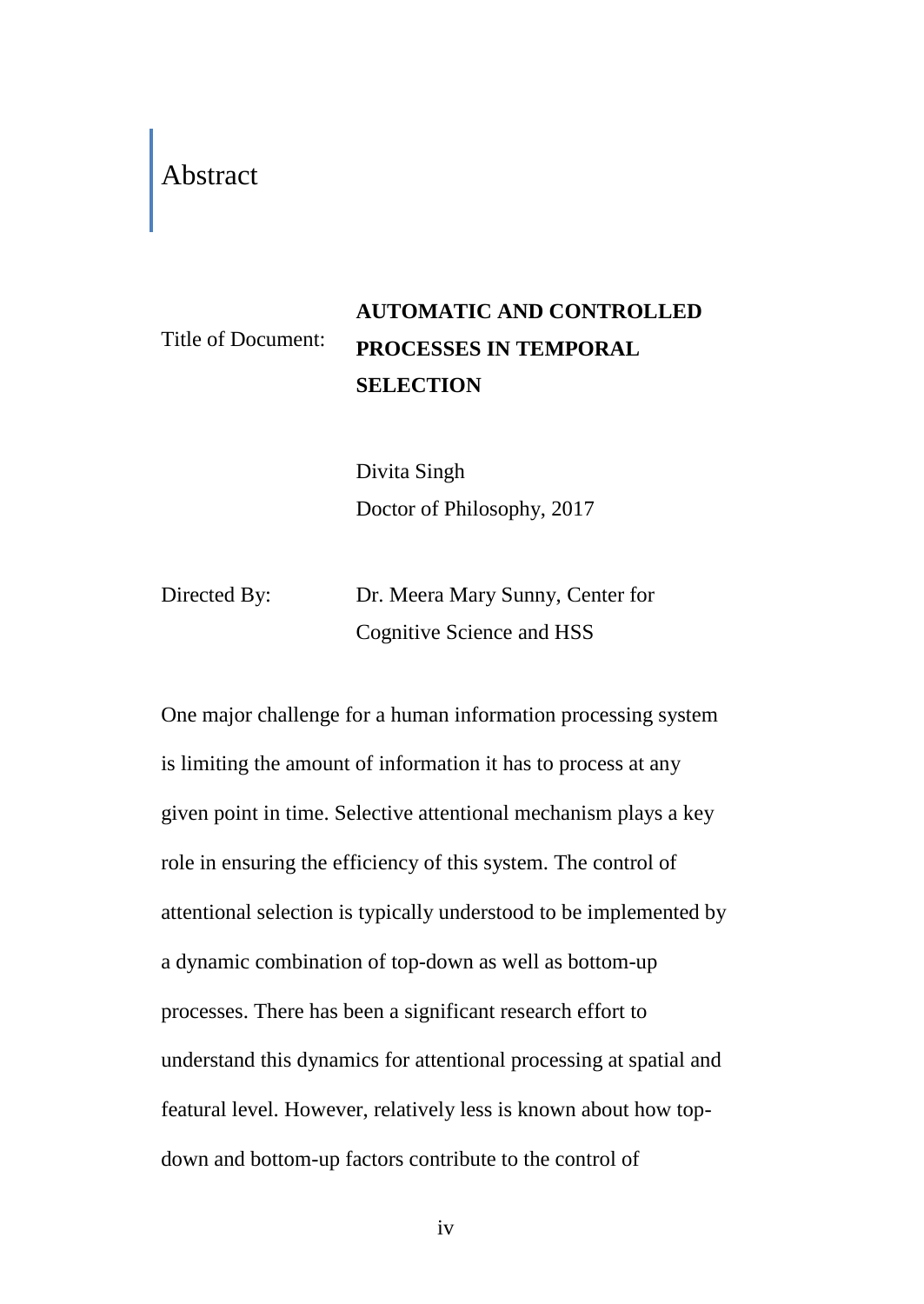attentional selection over time. This thesis employs Rapid Serial Visual Presentation Paradigm (RSVP) and the theoretical models provided by Attentional Blink (AB) and Emotion Induced Blindness (EIB) studies to understand the relative contribution of top-down and bottom-up factors in temporal selection. The thesis reports sixteen experiments, organized into five empirical chapters, and investigates, how different aspects of top-down and bottom-up attentional control determine temporal selection. Study 1 examined the role of emotional arousal and emotional valence in EIB and showed that EIB is more affected by the changes in the arousal level of the emotional image as compared to the changes in its emotional valence. Study 2 investigated the relative contribution of emotion and attention in EIB and showed that EIB is not an emotion-specific effect rather a consequence of attention capture by the irrelevant emotional distractor. Study 3 follows up on the findings of the study 2 and showed a similar level of impairment for neutral distractor that captured attention and discredits the view that EIB is an emotion specific effect. Study 4 examined the underlying mechanism of Lag-1 sparing and showed that working memory requirement associated with the stimulus identification plays a crucial role in the presence of

v